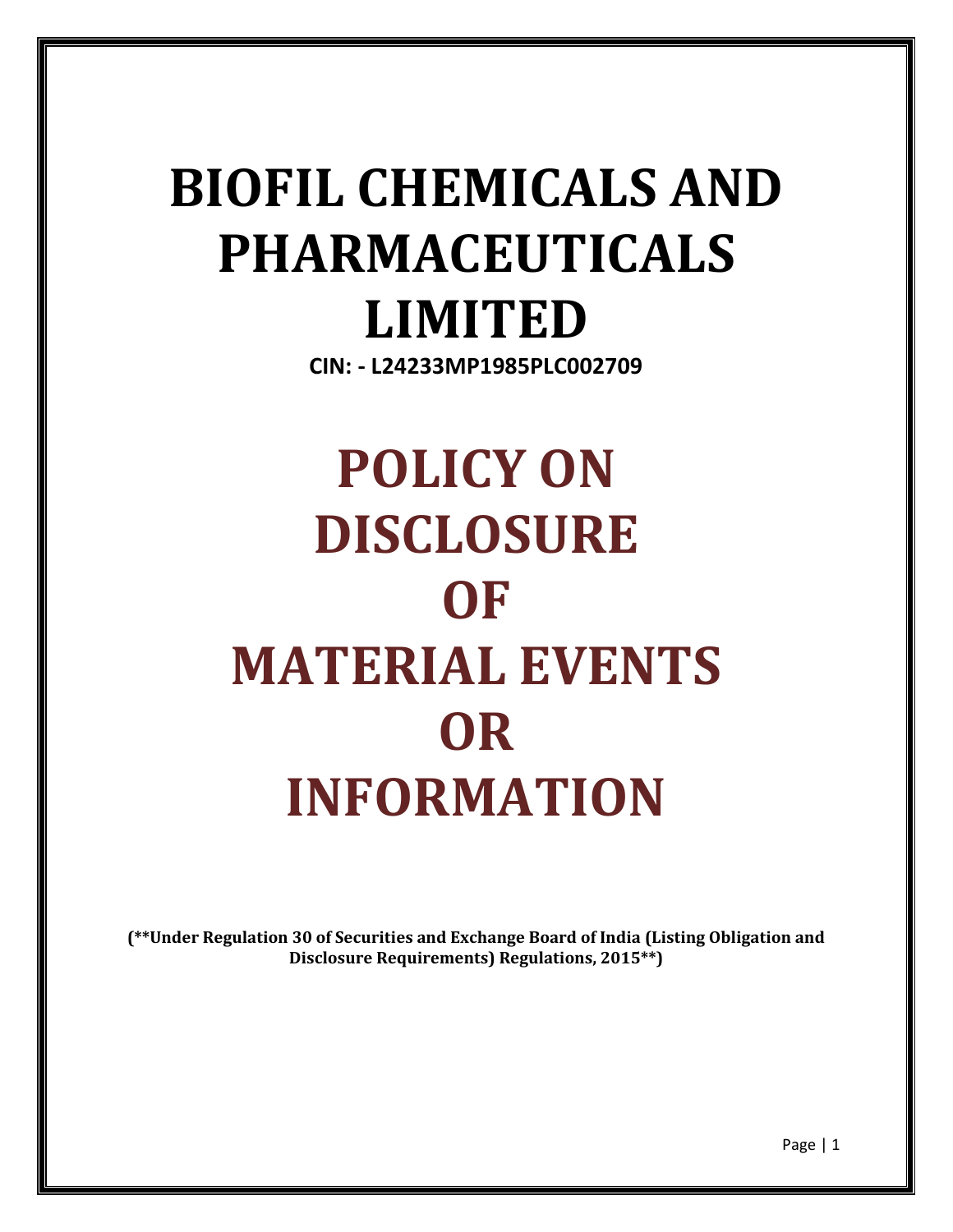# **BIOFIL CHEMICALS AND PHARMACEUTICALS LIMITED**

# **POLICY ON DISCLOSURE OF MATERIAL EVENTS OR INFORMATION**

| <b>CLAUSE</b>  | <b>CONTENT</b>                                                        | PAGE NO.                |
|----------------|-----------------------------------------------------------------------|-------------------------|
| $\mathbf{1}$   | <b>Preamble</b>                                                       | 3                       |
| $\mathbf{2}$   | <b>Objective of the Policy</b>                                        | 3                       |
| 3              | <b>Definitions</b>                                                    | 3                       |
| 4              | Criteria for determining materiality of events or<br>information      | $\overline{\mathbf{4}}$ |
| 5              | <b>Disclosure of events or information</b>                            | $\boldsymbol{4}$        |
| 6              | <b>Authority to Key Managerial Personnel</b>                          | 5                       |
| $\overline{7}$ | Prompt<br>disclosure<br>of<br>material<br>events<br>or<br>information | 5                       |
| 8              | Unintended or inadvertent disclosure                                  | 6                       |
| 9              | <b>Conflict with other policies</b>                                   | 6                       |
| 10             | <b>Dissemination of policy</b>                                        | 6                       |
| 11             | <b>Amendments</b>                                                     | 6                       |
| 12             | <b>Review of the Policy</b>                                           | 6                       |
|                | <b>Annexure A</b>                                                     | 7                       |
|                | <b>Annexure B</b>                                                     | 8                       |
|                | <b>Annexure C</b>                                                     | 8                       |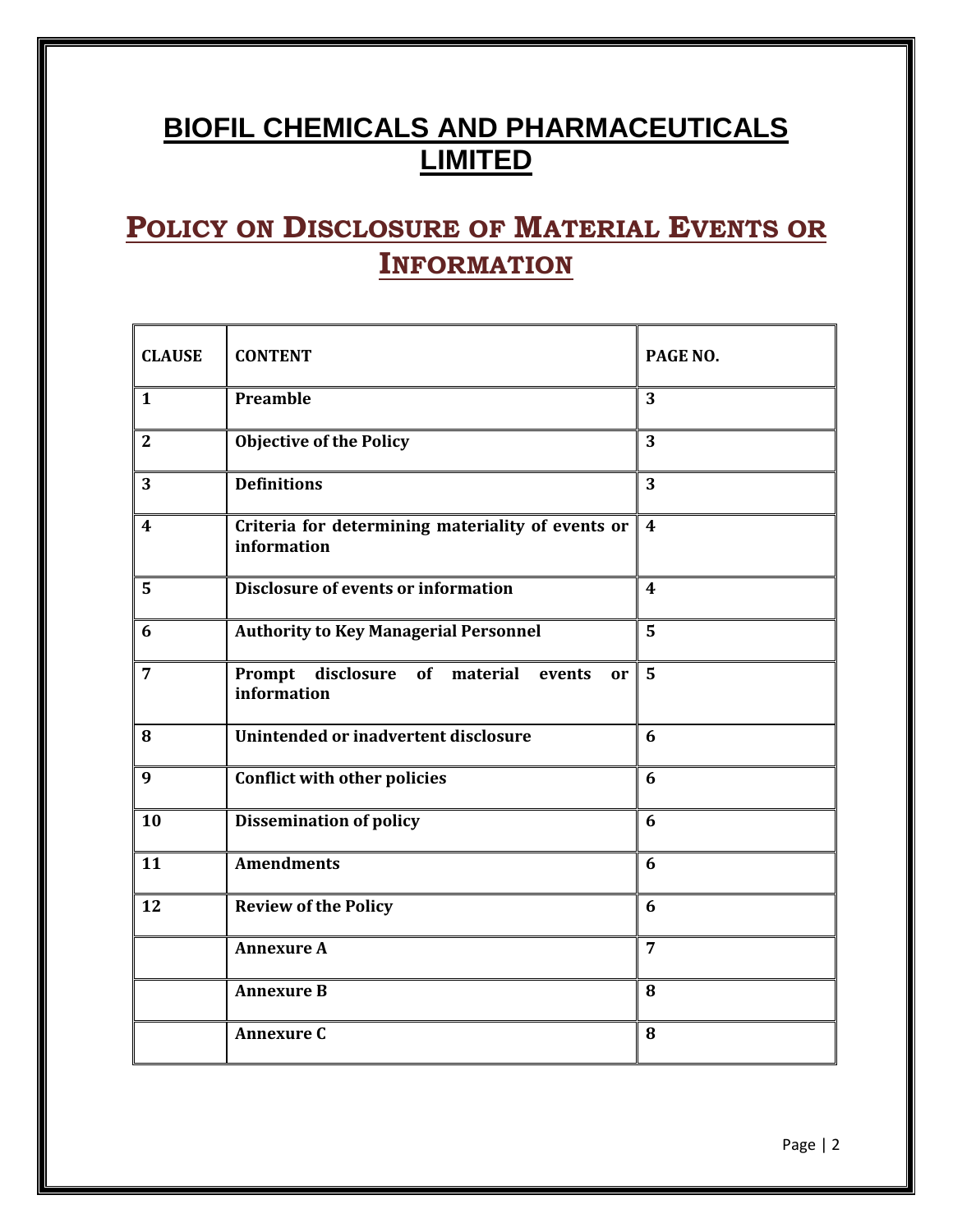# **POLICY ON DISCLOSURE OF MATERIAL EVENTS OR INFORMATION**

# **1. PREAMBLE**

The Policy is framed in accordance with the requirements of the Regulation 30 of Securities and Exchange Board of India (Listing Obligations and Disclosure Requirements) Regulations, 2015 (Regulations).

The objective of the Policy is to determine materiality of events or information of the Company and to ensure that such information is adequately disseminated in pursuance with the Regulations and to provide an overall governance framework for such determination of materiality.

#### **EFFECTIVE DATE**

This Policy is effective **13th February,2016**

# **2. OBJECTIVE OF THE POLICY**

The Policy shall have following objectives:

- To have a uniform Disclosure Policy;
- To follow best Corporate Governance practices with respect to disclosures;
- To ensure timely, adequate and accurate disclosure of information on an ongoing basis.

# **3. DEFINITIONS**

**"Board of Directors or Committee"** shall mean Board of Directors or Committees of Biofil Chemicals And Pharmaceuticals Limited.

**"Company"** means **Biofil Chemicals And Pharmaceuticals Limited**, its subsidiaries if any.

**"Disclosure"** means Disclosure using means and methods as per this Disclosure Policy.

**"Disclosure Policy**" means this Policy.

**"Material Events or Information"** mean Events or Information as defined under Schedule III Part A and Part B of SEBI (Listing Obligations and Disclosure Requirements), Regulations, 2015.

**"Officer"** shall have the same meaning as defined under the Companies Act, 2013 and shall also include promoter of the Company.

**"Price Sensitive Information"** has the meaning referred to in the Company's Code of Conduct to Regulate, Monitor and Reporting of Trades by Insiders read with the SEBI (Prohibition of Insider Trading) Regulations, 2015.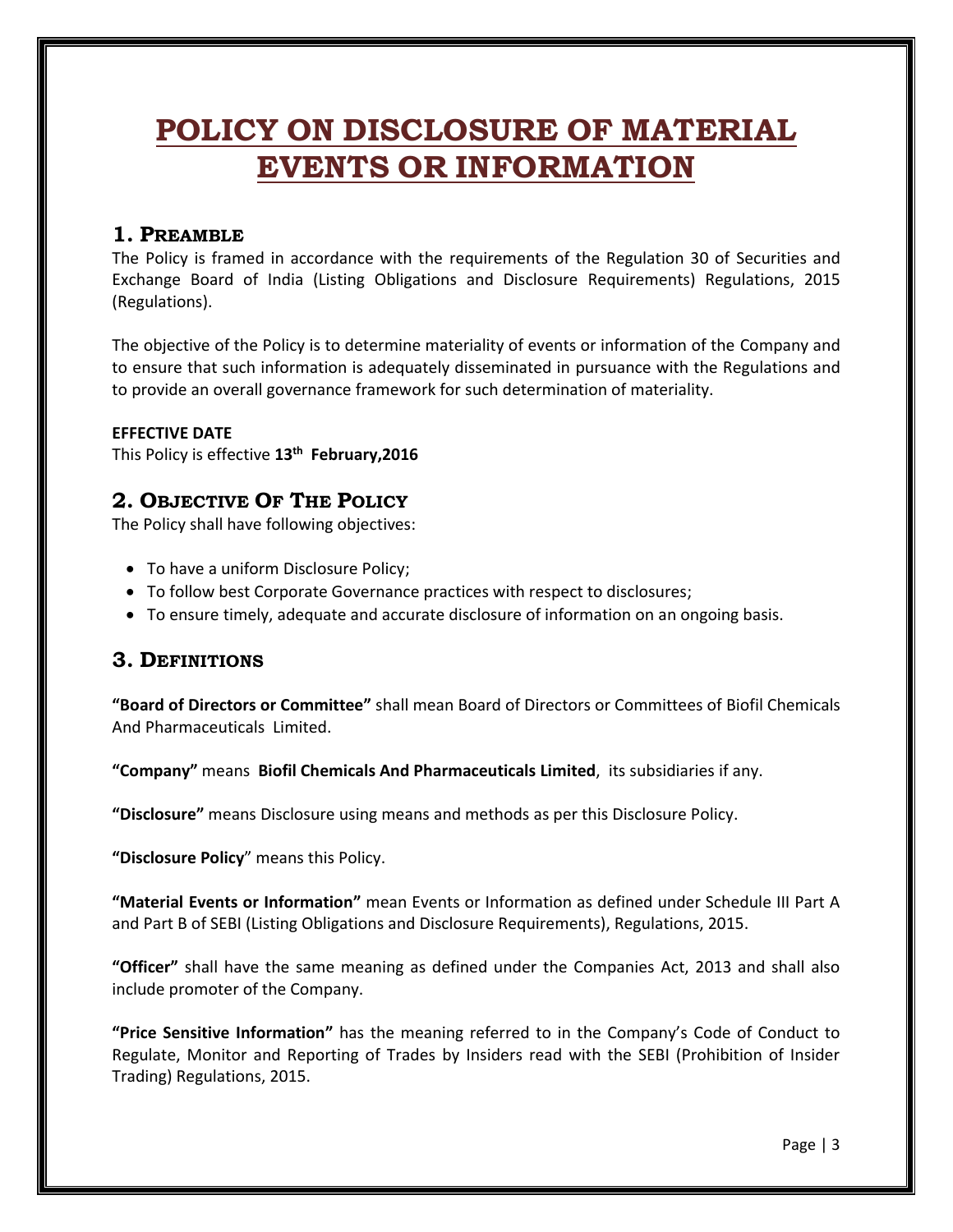**"Key Managerial Personnel"** shall have the meaning as defined under the Companies Act, 2013

Any other term not defined herein shall have the same meaning as defined in the Companies Act, 2013, the Listing Agreement, Regulations or any other applicable law or regulation to the extent applicable to the Company.

# **4. CRITERIA FOR DETERMINING MATERIALITY OF EVENTS OR INFORMATION**

The following criteria are to be considered for determining materiality of events or information:-

- 1. The event or information is in any manner unpublished price sensitive information.
- 2. Omission of an event or information is likely to result in significant market reaction if the said omission came to light at a later date.
- 3. Omission of an event or information which is likely to result in discontinuity or alteration of event or information already available publicly.
- 4. In case where the criteria specified above are not applicable an event/information may be treated as being material if in the opinion of the Board of Directors of the Company, the event/information is considered material.

## **5. DISCLOSURE OF EVENTS OR INFORMATION**

This Disclosure Policy is applicable to all disclosures and communication of Material Events or Information by the Company, which in the opinion of the Board of Directors of the Company, is material.

- a. Events specified in **Annexure A** are deemed to be material events and the Company shall make disclosure of such events or information as soon as reasonably possible and not later than twenty-four (24) hours from the occurrence of such event or information in the following manner:
	- i. Inform the stock exchanges in which the securities of the Company are listed;
	- ii. Upload on the corporate website of the Company.

Provided that in case the disclosure is made after twenty-four (24) hours of occurrence of such event or information, the Company shall, along with such disclosure(s) provide an explanation for delay

- b. The Company shall make disclosure of events as specified in **Annexure B** based on application of guidelines for determining Materiality as per clause 4 of the Policy.
- c. The Company shall make disclosures updating Material developments on a regular basis, till such time the event is resolved/closed, with relevant explanations.
- d. The Company shall disclose all events or information with respect to its Material Subsidiaries, if any.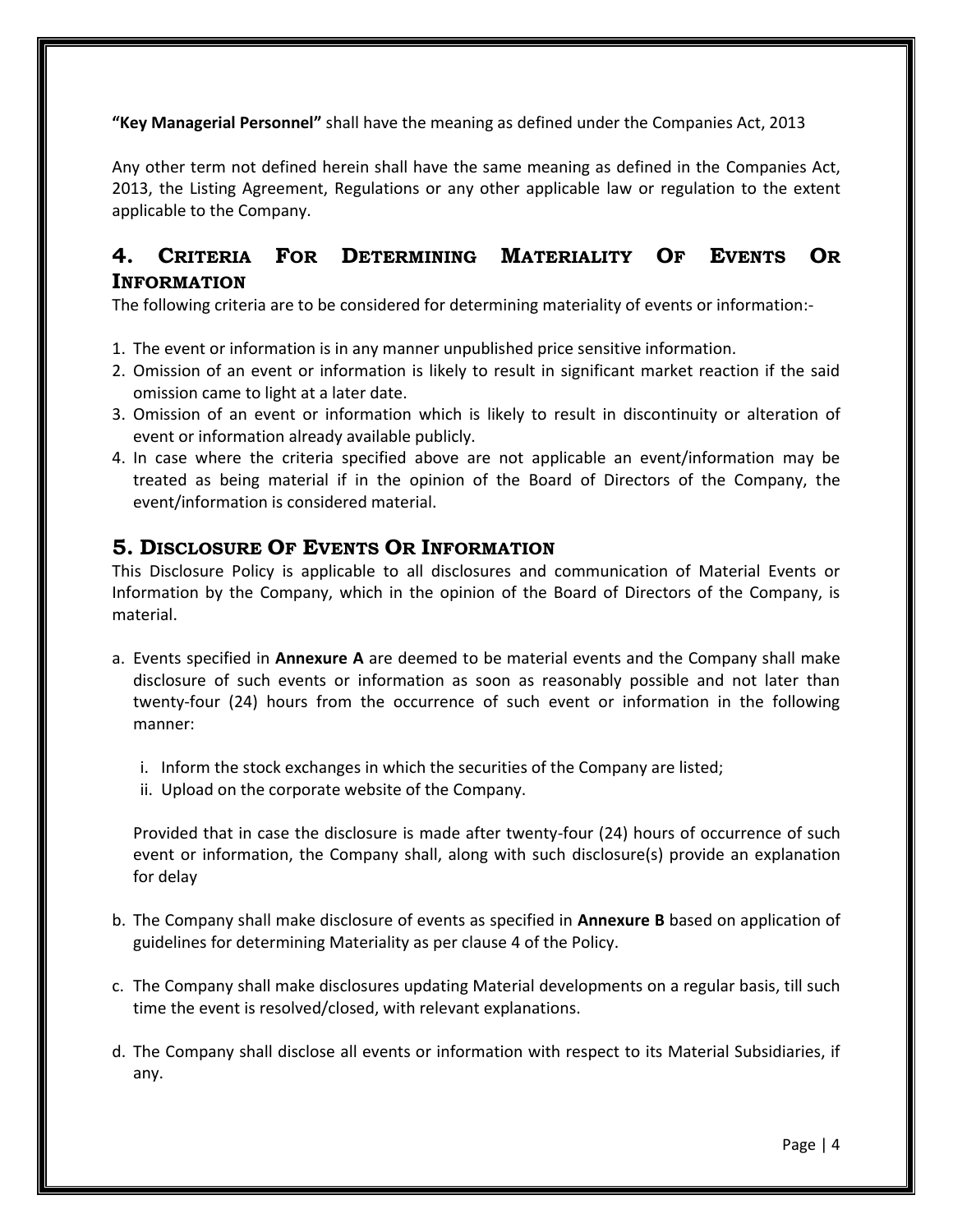- e. The Company shall provide specific and adequate reply to all queries raised by stock exchange(s) with respect to any events or information and on its own initiative. Further it shall confirm or deny any event or information to stock exchange(s) reported in the media.
- f. In case where an event occurs or information is available with the Company, which has not been indicated in **Annexure A or Annexure B**, but which may have material effect on it, the Company will make adequate disclosures in regard thereof.

All the above disclosures would be hosted on the website of the Company for a minimum period of five years and thereafter archived as per Company's policy for Preservation and Archival of Documents.

# **6. AUTHORITY TO KEY MANAGERIAL PERSONNEL**

Mr. Ramesh Shah, Managing Director Mr. Jitendra Kumar Sahu, Chief Financial Officer and Ms Shikha Khilwani Company Secretary of the Company shall severally have the authority to determine Materiality of any event or information and ensure disclosures of the same are made to stock exchange(s), subject to the provisions of this Policy.

#### **Contact details:**

Mr Ramesh Shah Managing Director Email –bcplcompliance@gmail.com Phone 8889912313

Ms Shikha Khilwani Company Secretary Email –bcplcompliance@gmail.com Phone 8889912313

Mr. Jitendra Kumar Sahu Chief Financial officer Email –bcplcompliance@gmail.com Phone 8889912313

# **7. PROMPT DISCLOSURE OF MATERIAL EVENTS OR INFORMATION**

The Company shall furnish Material Events or Information to all stakeholders on a continuous and immediate basis. All disclosures shall be made with the prior approval of the Board of Directors of the Company. The Company Secretary shall coordinate the approval and dissemination of the information to all stakeholders.

# **8. UNINTENDED OR INADVERTENT DISCLOSURES**

In the event of an unintended disclosure, inadvertently made, by the spokesperson or an employee of the Company it shall be immediately rebutted or clarified to the target audience as soon as possible to minimize any impact due to such unintended or inadvertent disclosures.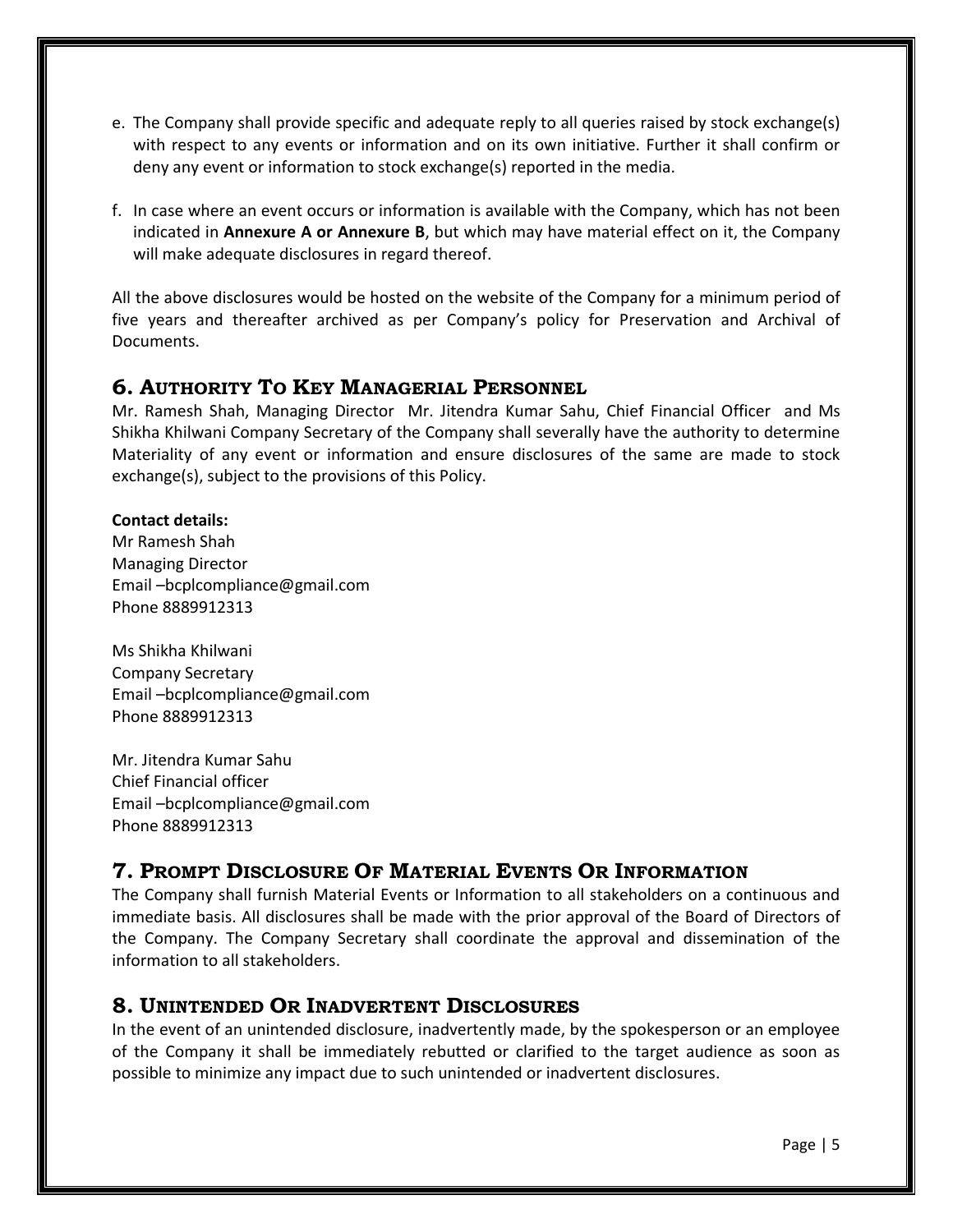# **9. CONFLICT WITH OTHER POLICIES**

Unless a specific policy exists for disclosures like Code for Fair Disclosure & Conduct for Prevention of Insider Trading by Insiders, Code of Ethics and Business Conduct for Directors, Senior Management and Designated Employees etc., this policy shall prevail. In the event of a conflict with those specific policies, provisions of those specific policies shall prevail.

# **10. DISSEMINATION OF POLICY**

This Policy shall be hosted on the website of the Company and address of such web link thereto shall be provided in the Annual Report of the Company. This Policy shall also be hosted on Company's intranet.

## **11. AMENDMENTS**

The Board may subject to the applicable laws amend any provision(s) or substitute any of the provision(s) with the new provision(s) or replace the Policy entirely with a new Policy. However, no such amendment or modification shall be inconsistent with the applicable provisions of any law for the time being in force.

# **12. REVIEW OF THIS POLICY**

This Disclosure Policy is subject to review from time to time by the Board of Directors as it may deem necessary.

# **ANNEXURE A**

#### **List of Events which shall be disclosed without any application of the guidelines for materiality**

1. Acquisition (s) including agreement to acquire, Scheme of Arrangement (amalgamation/merger/demerger/restructuring) or sale or disposal of any unit(s), division or subsidiary of the listed entity or any other restructuring.

Explanation: For the purpose of this sub para, the word "acquisition" shall mean

- i. Acquiring control, whether directly or indirectly, or.
- ii. Acquiring or agreeing to acquire shares or voting rights in, a company, whether directly or indirectly, such that –
	- a) The Company holds shares or voting rights aggregating to five percent or more of the shares or voting rights in the said company; or
	- b) There has been a change in holding from the last disclosure made under sub-clause (a) of clause (ii) of the Explanation to this sub-para and such change exceeds 2% of the total shareholding or voting rights in the said company.
- 2. Issuance or forfeiture of securities, split or consolidation of shares, buyback of securities, any restriction on transferability of securities or alteration in terms or structure of existing securities including forfeiture, reissue of forfeited securities, alteration of calls, redemption of securities etc.
- 3. Revision in Rating(s).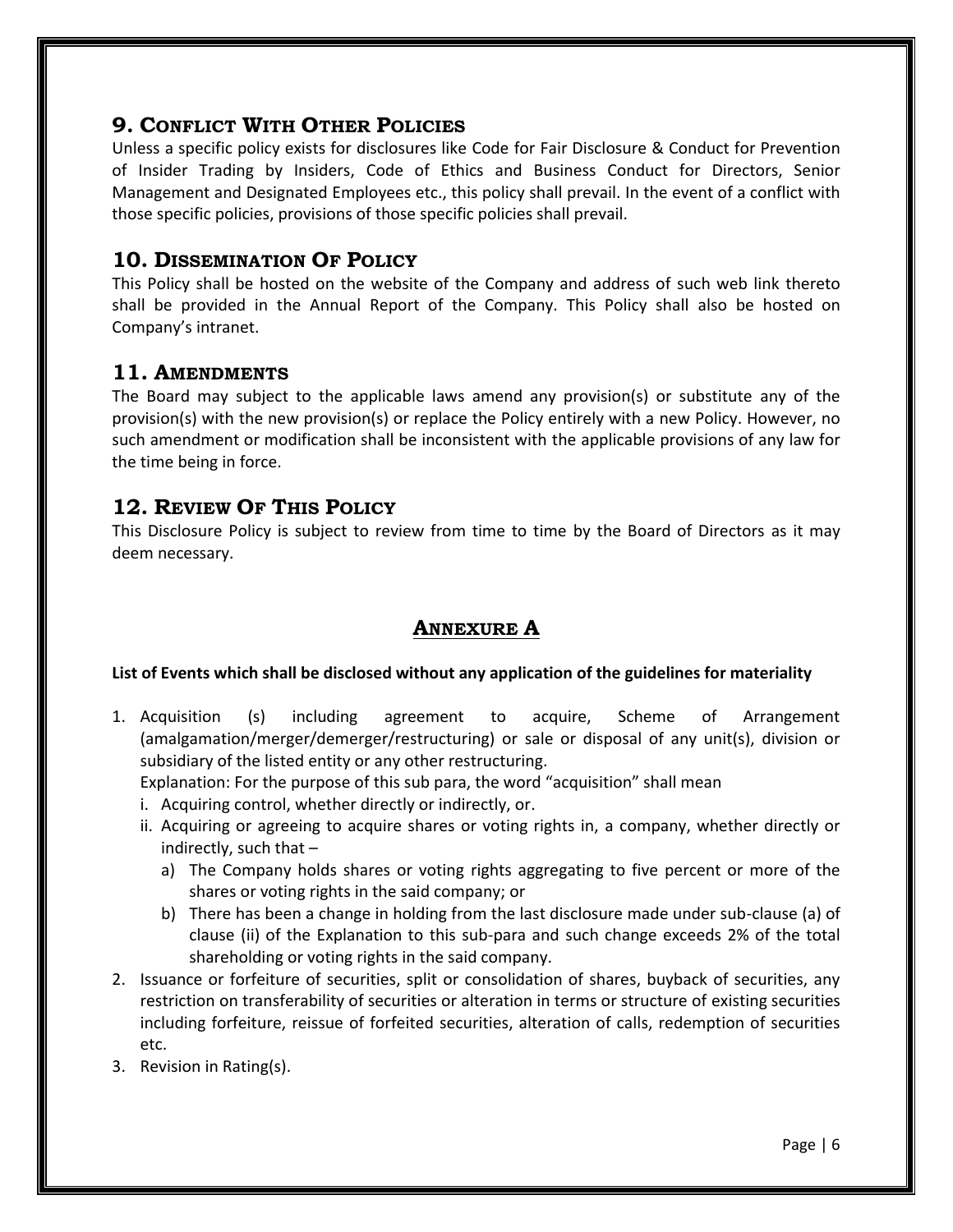- 4. Outcome of meetings of the Board of Directors. Company shall disclose to the Stock Exchanges within 30 minutes of the closure of the meeting held to consider the following:
	- a) dividends and/or cash bonuses recommended or declared or the decision to pass any dividend and the date on which dividend shall be paid/dispatched;
	- b) any cancellation of dividend with reasons thereof;
	- c) the decision on buy back of securities;
	- d) the decision with respect to fund raising proposed to be undertaken;
	- e) increase in capital by issue of bonus shares through capitalization including the date on which such bonus shares shall be credited/dispatched;
	- f) reissue of forfeited shares or securities or the issue of shares or securities held in reserve for future issue or the creation in any form or manner of new shares or securities or any other rights, privileges or benefits to subscribe to;
	- g) short particulars of any other alterations of capital, including calls;
	- h) financial results;
	- i) decision on voluntary delisting by the Company from stock exchange(s).
- 5. Agreements (viz shareholder agreements) joint venture agreements, family settlement agreements (to the extent that it impacts management and control of the listed entity), agreements/treaties/contracts with media companies which are binding and not in normal course of business, revisions or amendments and terminations thereof
- 6. Fraud/defaults by promoter or KMP or by the Company or arrest of KMP or Promoter.
- 7. Change in directors, KMP (MD, CEO, CFO, CS, etc.) Auditor and Compliance Officer.
- 8. Appointment or discontinuation of a share transfer agent.
- 9. Corporate debt restructuring.
- 10. One time settlement with a bank.
- 11. Reference to BIFR and winding up petition filed by any party/creditors.
- 12. Issuance of notices, call letters, resolutions and circulars sent to shareholders, debenture holders or creditors or any class of them or advertised in the media by the Company.
- 13. Proceedings of Annual and Extraordinary general meetings of the Company.
- 14. Amendments to Memorandum and Articles of Association of the Company, in brief.
- 15. Schedule of Analyst or Institutional Investor and presentation of financial results made by the Company to analysts or institutional investors.

# **ANNEXURE B**

#### **Illustrative list of events which shall be disclosed under SEBI (Listing Obligations and Disclosure Requirements) Regulations, 2015 upon application of the guidelines for materiality:**

- 1. Commencement or any postponement in the date of commencement of commercial production or commercial operations of any unit/division.
- 2. Change in the general character or nature of business brought about by arrangements for strategic, technical, manufacturing or marketing tie-up, adoption of new lines of business or closure of operations of any unit/division (entirety or piecemeal)
- 3. Capacity addition to product launch.
- 4. Awarding, bagging, receiving, amendment or termination of awarded/bagged orders/contracts not in the normal course of business.